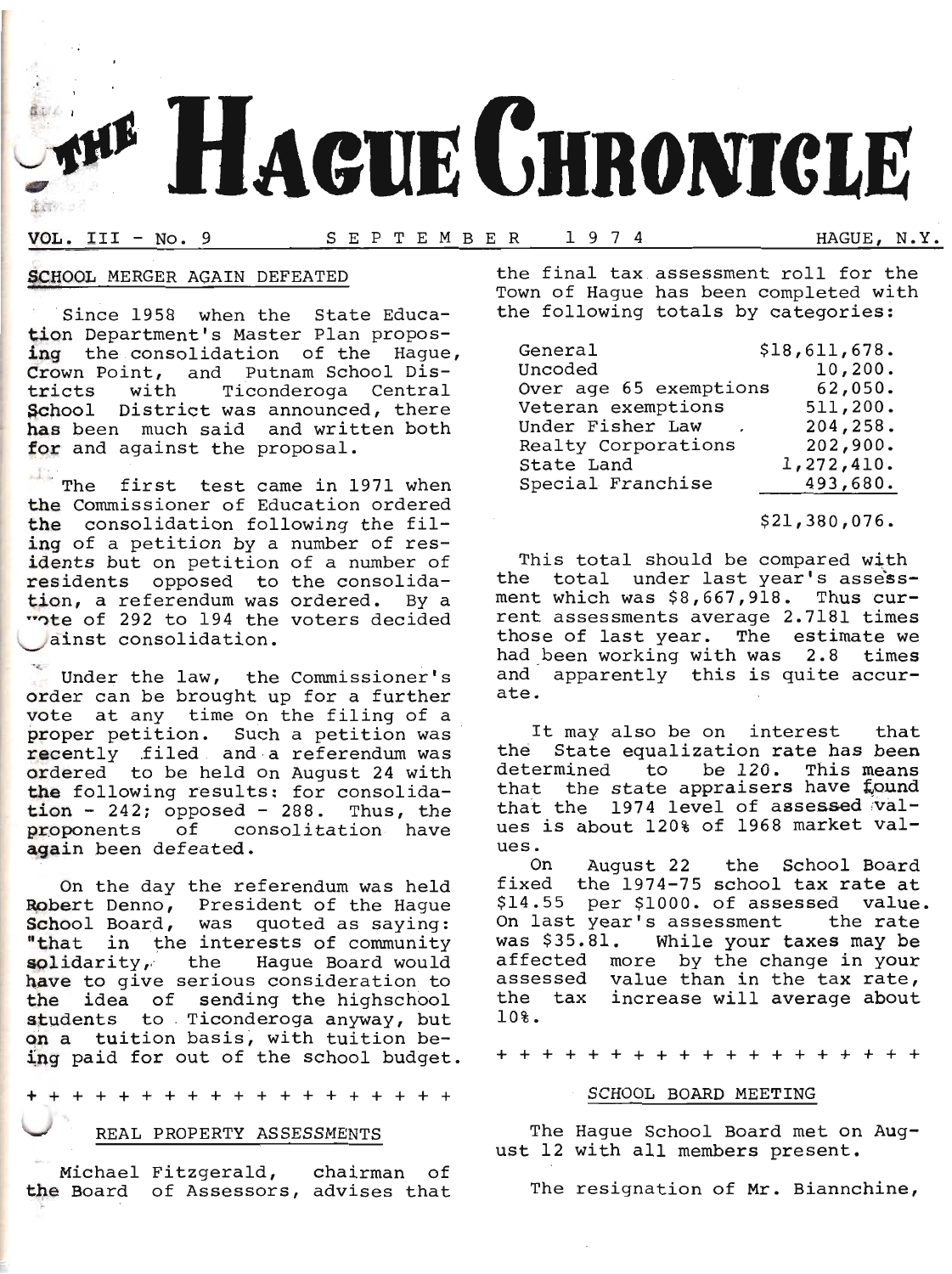THE HAGUE CHRONICLE is edited and<br>published monthly by Emil Seerup, Box<br>2504, Silver Bay, New York 12874. It is supported financially by civic- minded citizens and, local civic or- ganizations. News items and announcements of general interest to the community are solicited.

, (continued from page One)

teacher of commercial subjects, was accepted by the Board.

The appointment of Timothy Hau-<br>prich as highschool mathematics tea-<br>cher for the first semester of the<br>1974-1975 year to fill the vacancy re-<br>sulting from the leave of absence<br>granted to Mr. Burleigh, was approved.

Ronald White has been appointed<br>English teacher. He comes from Had-<br>ley, New York, has a Bachelor of Arts<br>degree from St. Lawrence University<br>and has done some graduate work at<br>Skidmore College.

Mrs. Sharon Meola, working under<br>Warren-Washington Counties BOCES will<br>be the art teacher dividing her time<br>between Hague and Bolton Central<br>Schools. Mrs. Meola has a Bachelor<br>of Arts degree from the State Univer-<br>sity at

The home economics teacher will be<br>Mrs. JoAnne DeFranco. She has a<br>Bachelor of Science degree from the<br>State University at Plattsburgh and<br>has had some teaching experience at<br>Kings Park Junior High and at White-<br>hall High

A part-time speech therapist has not yet been appointed.

Revisions of some of the bus<br>routes were approved.

Tenure, as of August 12, was<br>granted to the following: Cheryl<br>Plass, David DeFranco, and Lois<br>Strumm.

+++++++++++++++++++

### BEAUTIFICATION WINNERS

the Hague Area in the annual beauti- fication contest:

Lakeside View - Residences - Most<br>Beautiful and Well Kept - Award -<br>Excellence - Mr. and Mrs. A.B. Kennison, Forest Bay.

Lakeside View - Estates - Award of<br>Excellence - J. Sanford Smith,<br>Friend's Point.

Roadside View - Town of Hague-<br>Most Beautiful and Well Kept - Spec-<br>ial Award.

Town plantings in and around the intersection of Routes 8 and 9N are the work of Clifton West to whom a vote of special appreciation should be given.

+++++++++++++++++++

#### HAGUE ARTS FAIR

To be or not to be, that was the question in Hague on the morning<br>August 3. Would it or would it n-<br>rain? The sky was dark and the pre-<br>dictions of rain seemed about to be<br>fulfilled.

But, at ten o'clock, the work of setting up the ten canopies purchased by the Town for the occasion, got un-<br>der way. Volunteers appeared from everywhere - George May, James DeLarm, Rev. Van Sickle, Ken Foster, Charles<br>Teommey and others - and by eleven<br>o'clock all was in readiness.

Most exhibitors braved the threat<br>of rain and soon the visitors ar-<br>rived. A good guess is that in excess of 500 people came at some time<br>during the day. Food sponsored by<br>the Hague Baptist Church, which net-<br>ted a handsome 9210., was sold out<br>early and cold drinks were provided<br>all day long by the Hague Fire De-<br>partment

For artists and others who  $h \sim$ .<br>wares to sell and for those who exhibited merely to show off their cre-<br>ations to their fellow townspeople,<br>it was a success. Surely-by-any<br>yardstick, a  $\mathbb{P}\left[\begin{array}{ccc} \mathbb{P}\mathbb{P} & \mathbb{P}\mathbb{P}^1 & \mathbb{P}\mathbb{P}^1\mathbb{P}^1 & \mathbb{P}^1\mathbb{P}^1\mathbb{P}^1\mathbb{P}^1\mathbb{P}^1$ 

The Complete Change of the Complete Complete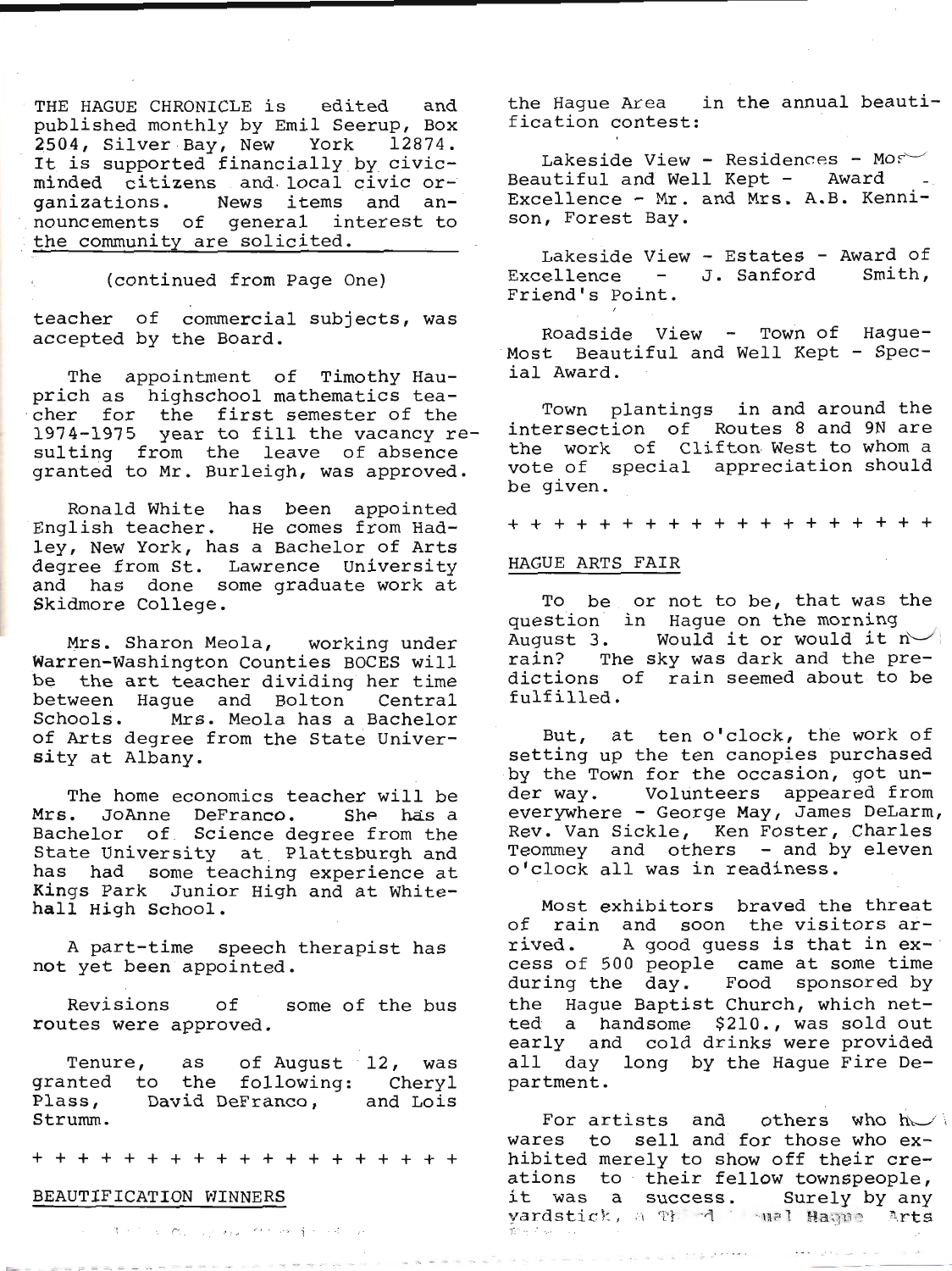At about 4:45 P.M. the first peal<br>of thunder was heard and by 5 P.M.,<br>the official time for closing, all of the exhibits had been taken down and <br>
rere safely under cover. Then the<br>
sains came, almost as though they had<br>inder waiting for a signal that the<br>inder was over.

A special vote of thanks is due<br>'Dan Belden and his men who worked<br>'iate on Friday and early Saturday to get the rest rooms in the new bathhouse in readiness.

i++ + + + + + + + + + + + + + + + + + <sup>i</sup>

## -TORNADO HITS SILVER BAY

 $\frac{1}{2}$ 

**1:** A violent windstorm, classified as<br>a tornado by the Weather Bureau, struck the campus of the Silver Bay<br>Association on Monday, July 29, at<br>8:15 P.M. More than 100 trees were<br>torn down or uprooted, many of them<br>being century old pines. The campus<br>was plunged into darkness as power was cut off by the falling trees.

Miraculously, only two persons were<br>'injured, a girl suffered a fractured<br>arm and another girl received lacerations of the hand from flying glass.<br>Property damage was limited to four<br>buildings including the Inn which had<br>part of its roof knocked down. A<br>station wagon parked along a cottage<br>was demolished and a smaller car sus-<br>ta

' The Hague Fire Department re- eponded and gave immediate assistance and by 2 A.M. all persons on the cam-Hague Highway Department was also on<br>the scene removing fallen trees and<br>other debris from the highway.

The following day the Highway De-<br>partment was back at work and scores<br>of children were assisting the clean-<br>up crews. A number of men were taken off a logging operation at Bolton<br>Tanding and brought to the scene to \-/\*'- up and remove the trees.

When the tornado hit approximately<br>500 persons were attending the New<br>York Yearly Meeting of the Religious<br>Society of Friends. There were also

about 200 employees of the Associa-<br>tion on the premises.

In appreciation for their help,<br>The Association entertained the Hague<br>firemen several nights later at din-<br>ner in the Association dining rooms. In addition a check in the amount of \$800. was turned over to the Fire De-<br>partment, about \$600. of which, were<br>the receipts from the production of<br>Guys and Dolls on August 15.

+++++++++++++++++++

### HISTORICAL SOCIETY TO TAKE TRIP

The Hague Historical Society will sponsor a trip to Woodstock, Vermont on Saturday, September 14. Members<br>and guests are requested to meet in<br>the parking lot of the Woodstock Inn<br>at 10:45 A.M. From the Inn the group<br>will embark on a walking tour which<br>will require about two hours and will<br>end

Those who will drive and can ac-<br>commodate extra passengers and those<br>who need transportation are asked to<br>get in touch with Ethel Andrus.

+ + + + + + + + + + + + + + +.+ + + +

## TOWN BOARD MEETING

The meeting of the Town Board was<br>held on August 14 (postponed from the<br>13th on account of the public infor-<br>mation meeting on the school matter)<br>with all members of the Board except<br>Joe Streeter present.

The supervisor advised that suit<br>for alleged over-assessment of the<br>property of the Silver Bay Lodge had<br>been dismissed for failure to proceed.

A letter from the Silver Bay Asso-<br>ciation thanking the town for its<br>help in cleaning up debris resulting<br>from the tornado of July 29th, was<br>read by the supervisor.

The supervisor read a letter from<br>the Warren County Board of Elections<br>advising that Mrs. Nancy Getta was<br>the Republican member of the local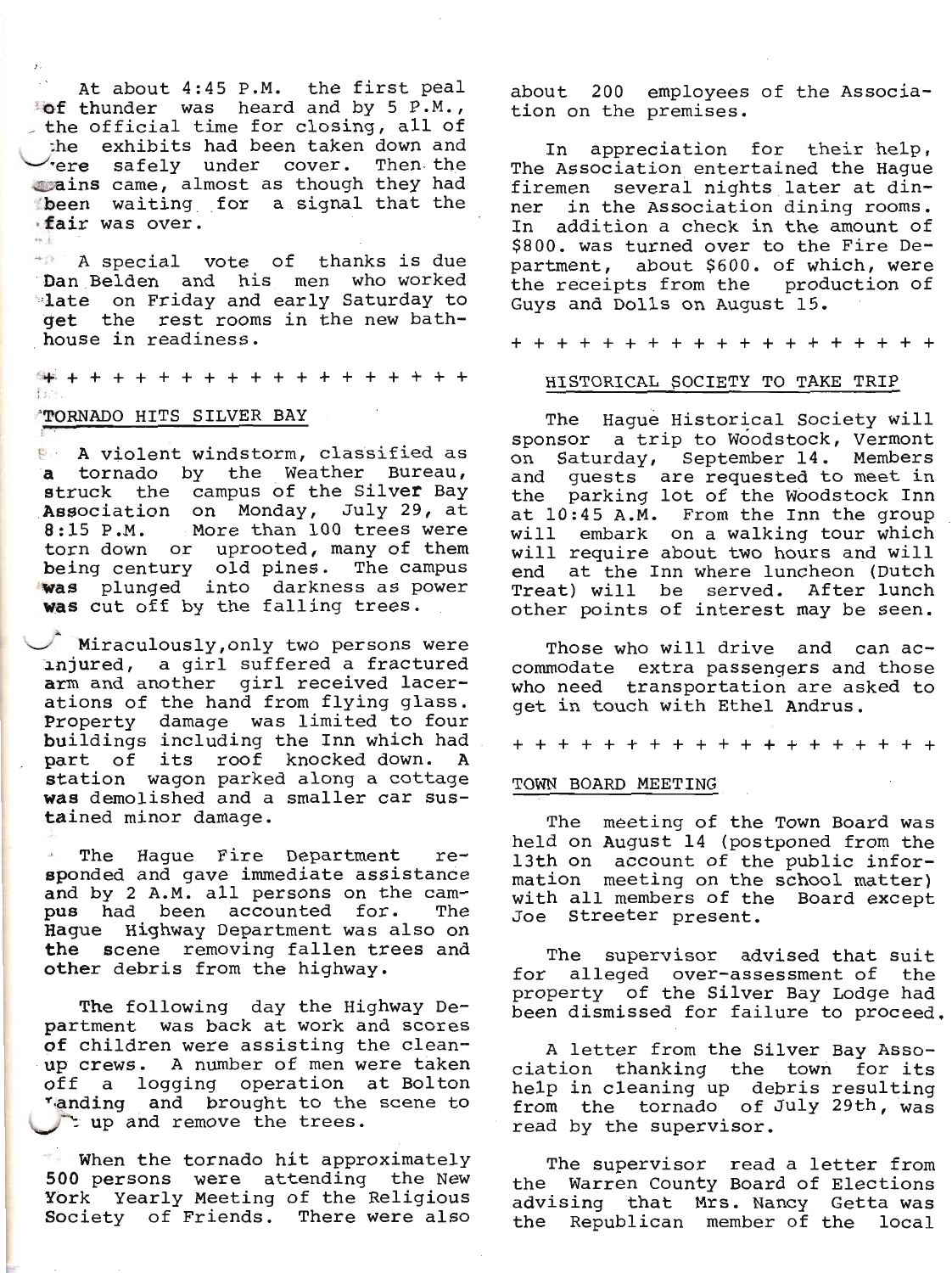Board of Election Inspectors. A problem exists since the Hague Board has approved no one for that post.

In answer to a question the super-<br>visor advised that there are no or-<br>dinances or regulations respecting.<br>the use of the Town boat slip. This<br>is a matter which will be given at-<br>tention by the Board if conditions<br>warrant.

The Highway Superintendent stated<br>that the black-topping program for<br>the summer has ended with 1.8 miles<br>of re-surfacing completed.

+++++++++++++++++++

### NEW LIGHTS INSTALLED AT SILVER BAY

The campus of the Silver Bay Asso-<br>ciation has become a thing of beauty<br>at night with the installation of<br>fifteen circular Mercury lights along<br>the road from the gymnasium on the<br>north to Morse Hall on the south and<br>throug

The lights are a gift to the Asso-<br>ciation from J. Floyd McTyier in mem-<br>ory of his wife who passed away in<br>October, 1971. The McTyiers '\* first came to Silver Bay in 1909 have been summer residents since 1952.

Dedicatory services were held on Sunday, August 18 when the presenta-<br>tion was made by Mr. McTyier. Donald<br>Richter, a trustee of the Association<br>and George Ludlow, Director, accepted<br>the gift on behalf of the Association.<br>Also assisting in the services wa the Rev. David Heintzelman and a group of Silver Bay musicians.

+++++++++++++++++++

## PROPERTY OWNERS OF SILVER BAY

The Property Owners of Silver Bay<br>elected Gerry Boyd as president at<br>its meeting in the Hague Fire House<br>on August 10. Keith McKeeman was<br>elected vice president and the other<br>officers, Ann Konet, recording secre-<br>tary; Der

ing Secretary. and Ethel Andrus Treasurer, were re-elected.

Contributions were made in  $t$ <br>following amounts: Hague Fire L<br>partment, \$125.; Hague Public Library<br>\$25.; and Hague Boy Scouts, \$25.<br>Membership in the Lake George Associ-<br>ation at a cost of \$25. was contin-<br>ued. The grou

Mr. Ray Calcagne of the Lake<br>George Commission was present and<br>discussed the many and varied activ-<br>ities of the Commission. He distri<br>buted circulars and other reading<br>material on a host of subjects relat-<br>ing to the lake

Gerry Boyd demonstrated a number<br>of fire extinguishers and recommendee<br>that they be available in every home.

The meeting adjourned with a voto f appreciation to the retiring pres-<br>ident, A1 Deanna.

+++++++++++++++++++

## HAGUE PUBLIC LIBRARY

Summer hours for our library will<br>end on August 27. On September 6th<br>we will re-open with the school fall<br>session. The days will be Mondays, 1<br>to 3 P.M. and Fridays 12:30 to 3 P.M.

There are a total of 28 books out<br>and overdue from last spring - in-<br>deed some from last year. Twenty-<br>five students still owe money on over<br>due books. Students in both categor-<br>ies may not borrow any more books un-<br>til th place from which one has books or<br>loan - not to keep.

A reminder to parents and residents - we are a wholly volunteer staff and supported solely by dona-<br>tions. Your gift - however weak you can solute, with i

重重 网络非常重要重新 网络利亚语 医骨盆的 医色彩性发育 化三十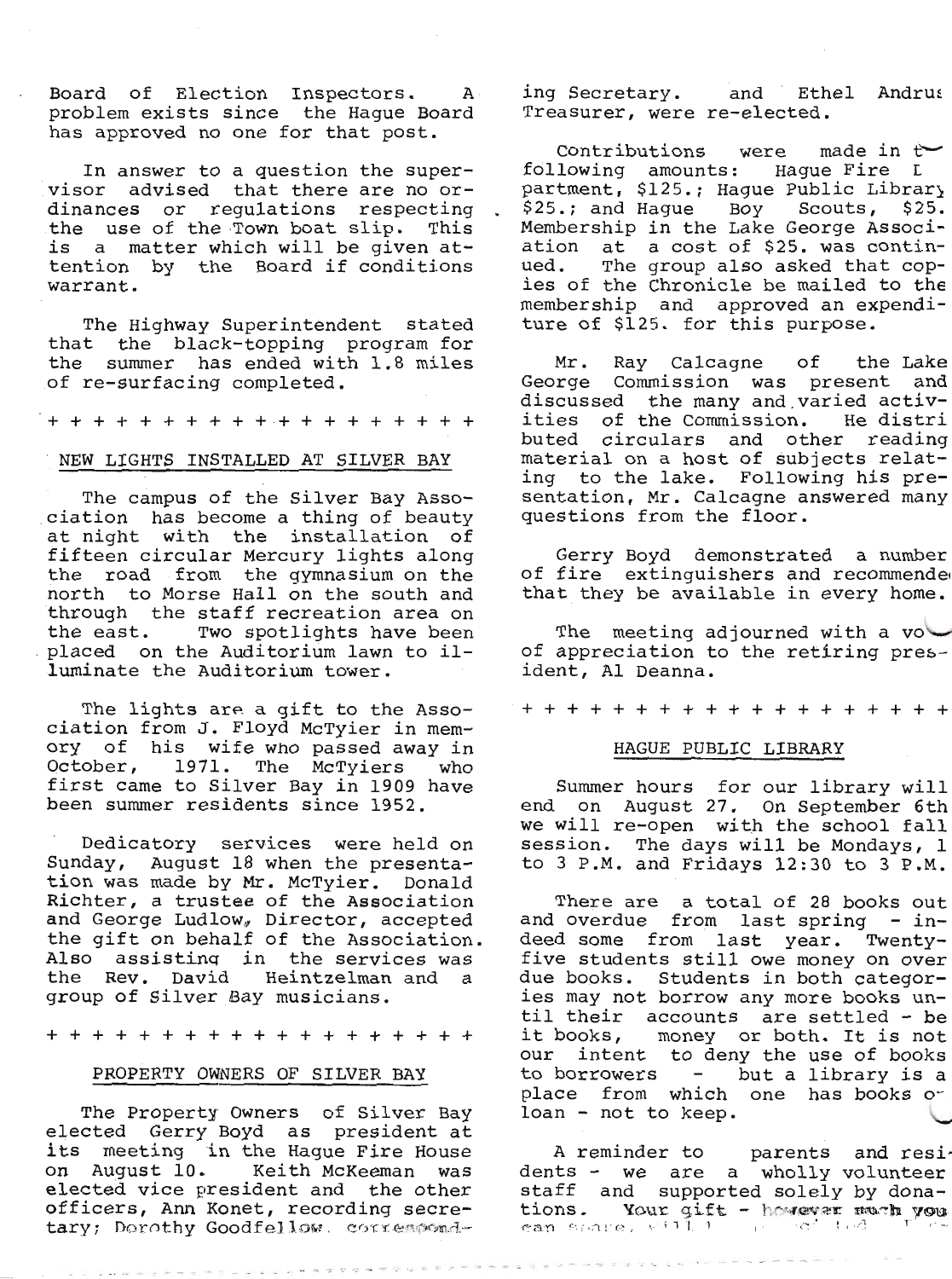chases, replacements, subscriptions -<br>all need money.

"The Staff"

+ + + + + + + + + + + + + + + +

## MORTIMER WILLIAMS BOWEN

Mortimer W. Bowen<br>August 13th at the<br>Hospital after a short<br>eral services were<br>Church, Virginia on<br>purial there. Mortimer W. Bowen passed away on August 13th at the Moses-Ludington noses-hadington<br>illness. Fun-<br>held in Falls<br>the 17th with

When Was born in Baltimore,<br>Maryland 83 years ago. He attended<br>grade and highschool in Baltimore and<br>Washington and George Washington Uni-<br>versity at Washington, D.C. After<br>graduation he worked at various jobs<br>in the Washi its successor, the Socony Vacuum Oil<br>mpany as a member of the Foreign<br>ade Committee. His territory in-<br>cluded the Union of South Africa,<br>Northern and Southern Rhodesia and<br>Portugese East Africa. Later a num-<br>ber of Europea

Having had his fill of foreign<br>travel and living, Mr. Bowen organ-<br>ized the Sunrise Mountain Bible Con-<br>ference in 1938 at Silver Bay and op-<br>arated this interdenominational con-<br>ference center until 1955. Meetings<br>were he sold to the Silver Bay Association<br>except for the Bowen home "Tower<br>nt". The tower from which it gets<br>name can be seen from the lake<br>and is also known as the "Courting<br>Jouse".

Mr. Bowen was married for many<br>
Years to Sadie Robinson who passed

L

away a number of years ago. Five<br>years ago, he married Sadie's younger<br>sister, Eudora, who survives him.<br>The Bowens maintain an apartment in<br>New York City where they have spent<br>their winters. However, last winter they stayed in Silver Bay and Mrs.<br>Bowen has announced that she will<br>continue to be a year-round resident.

+++++++++++++++++++

## ON SHAMROCK HTLL

The Fitch property on Shamrock<br>Hill was purchased by George A. Fitch in 1960 from his neighbors, the Shat-<br>tucks. Mr. Fitch, now 91 years of<br>age, is currently living in a retire-<br>ment home in California and the prop-<br>erty is now occupied by his son, Al-<br>bert V. Fitch, who purchased it in<br>19

The senior Fitch was born in Soo-<br>chow, China where his father had been<br>sent as a missionary of the Presby-<br>terian Church. Later he became a<br>YMCA Secretary and is credited with<br>having introduced the YMCA to China<br>and the f

Albert C. Fitch, with whom we recently spent a pleasant afternoon,<br>was born in Cleveland while the fam-<br>ily was in the U.S. on furlough. On<br>returning to China, he attended grade<br>school in Shanghai and highschool at<br>the Mis